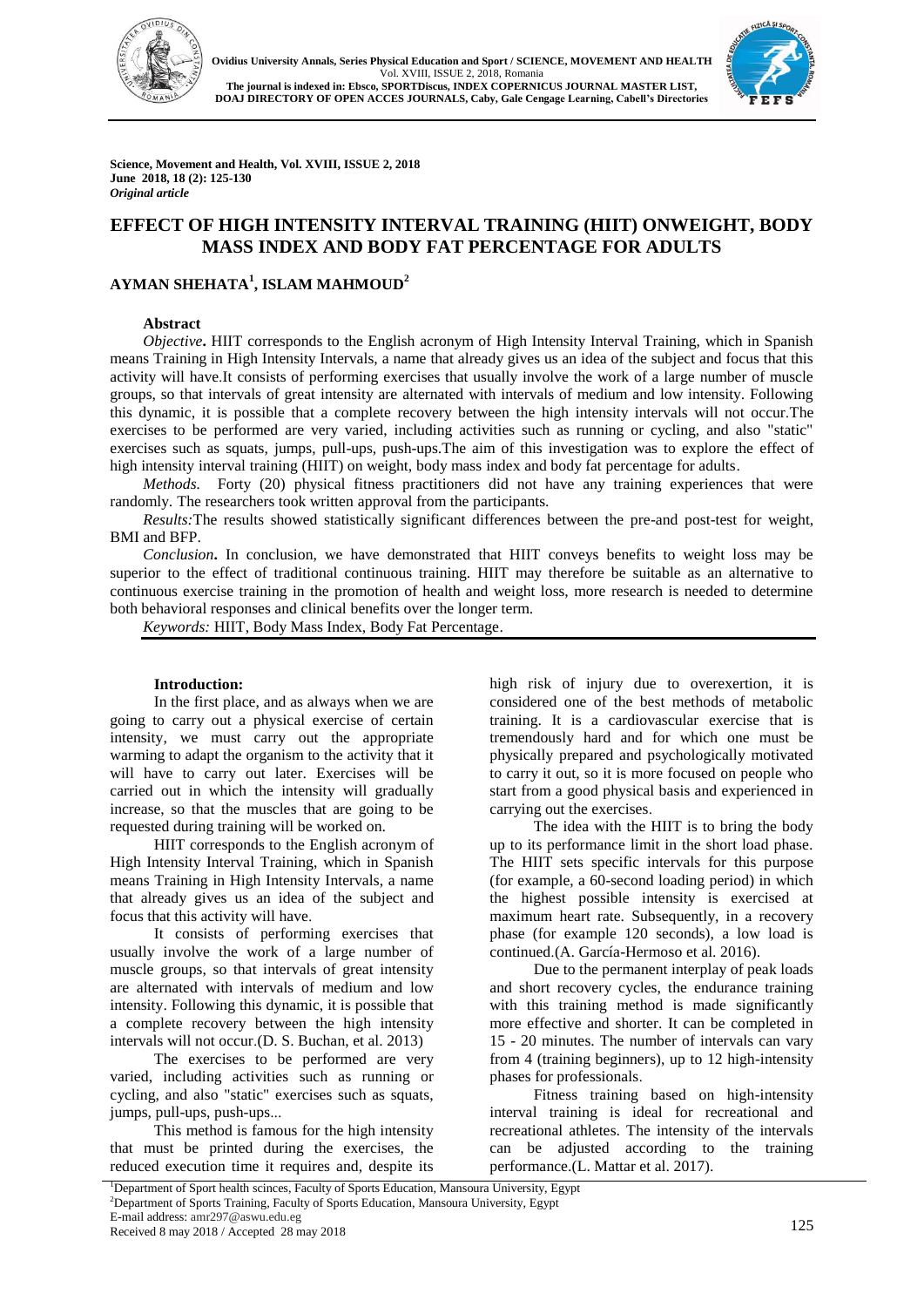



The interesting thing about this training is its functionality, which can be applied to any discipline or cardiovascular activity; since the execution offers many possibilities, as we have already pointed out. Bike, elliptical, skipping, sprints, up and down to the bank, handling of the medicine ball, squats, jump rope, crunches, pushups, pull-ups, swimming pools ... It is even possible to perform this method using the treadmill, the static bicycle or the elliptical, so the inclement weather will never be an excuse to postpone it.(I. Janssen et al. 2002)

Interval training has been an integral part of athletes training programs for many years because a variety of sport and recreational activities require short bursts of movement at high intensities. HIIT become an increasingly recognized and well-liked method of training. The incorporation of interval training into a general conditioning program will optimize the development of cardiorespiratory fitness as well as numerous other health benefits. High intensity interval training sessions are commonly called HIIT workouts. This type of training involves repeated bouts of high intensity effort followed by varied recovery times. Has been shown to improve energy fitness, blood pressure, cardiovascular health, insulin sensitivity, cholesterol profiles and abdominal fat and body weight while maintaining muscle mass. HIIT program should consider the duration, intensity, and frequency of the work intervals and the length of the recovery intervals. Intensity during the HIIT should more than 80% of Maximal heart rate.

If the body repeatedly raises the metabolism and oxygen demand during a load, the body has to re-energize after training in order to return to its normal state. The body consumes energy, calories and burns body fat for many hours after training. This "reworking" is known as the afterburning effect.

Also, for endurance athletes who want to improve their basic stamina and have no time to do multiple week-long training sessions, HIIT is perfect.(S.A. ostigan, et al. 2015).

But beware: Since not only the cardiovascular system, but also the passive musculoskeletal system (bones, joints, tendons, ligaments) must get used to the increased load of intensive endurance training, HIIT cannot be a complete replacement for long units in the basic endurance range.

High Intensity Interval Training is the ideal workout for losing weight.(I. Janssen et al. 2002)

There are many studies that emphasize the benefits of high intensity interval training on Body mass index BMI and body fat percentage BFP. Body mass index (BMI) is a mathematical formula for determining the normal weight of a person. Is a person's weight in kilograms (kg) divided by his or her height in meters squared?BMI Is the bestknown standard in anthropometric measurements used to classify underweight, overweight and obesity in adults. The normal range for percent body fat (BFP) for males is 10-20% and 18-28% for females. People with a PBF greater than the range are regarded as obese or overweight. People with a PBF that is below the range have low levels of body fat. Individuals with low levels of body fat can be separated into two categories. The first has muscle mass that is deemed appropriate for the individual's body composition. The second has an inadequate amount of muscle mass in relation to their body composition, are considered unhealthy and have a higher possibility of contracting clinical diseases.

Fat loss can only be achieved if you produce an energy deficit. This is possible if you consume less energy through the diet than you consume, or even through constant caloric intake while increasing the energy requirement through more intensive training.(E. García-Artero, et al. 2007)

consists of a combination of intensive load periods and active regeneration phases. The most important component of training here is the total fatigue in the intensive intervals. You should always train to your limit, so the break is really necessary. The duration of your break is based on a simple principle - "the principle of rewarding pause," which means you only recover until you feel confident in doing the exercise again with 110%. The aim of this investigation was to explore the effect of high intensity interval training (HIIT) on weight, body mass index and body fat percentagefor adults.

# **Methods**

### **Participants**

Forty (20) physical fitness practitioners did not have any training experiences that were randomly.The researchers took written approval from the participants.

## **Excremental Design**

The researchers used the experimental methods to design one experimental group, 20 practitioners for the group. The researchers applied the three-month high intensity interval training program.

### **BMI – BFP Measurements**

Pre and Post BMI and BFP measurements for the experimental and control groups were applied using InBody770 Body Composition.

### **HIIT Program**

A HIIT can be easily performed on one of the existing endurance equipment in the gym or alternatively in the open air. Important here are the load cycles. HIIT training does not take longer than 30 minutes including warm up and cooldown. The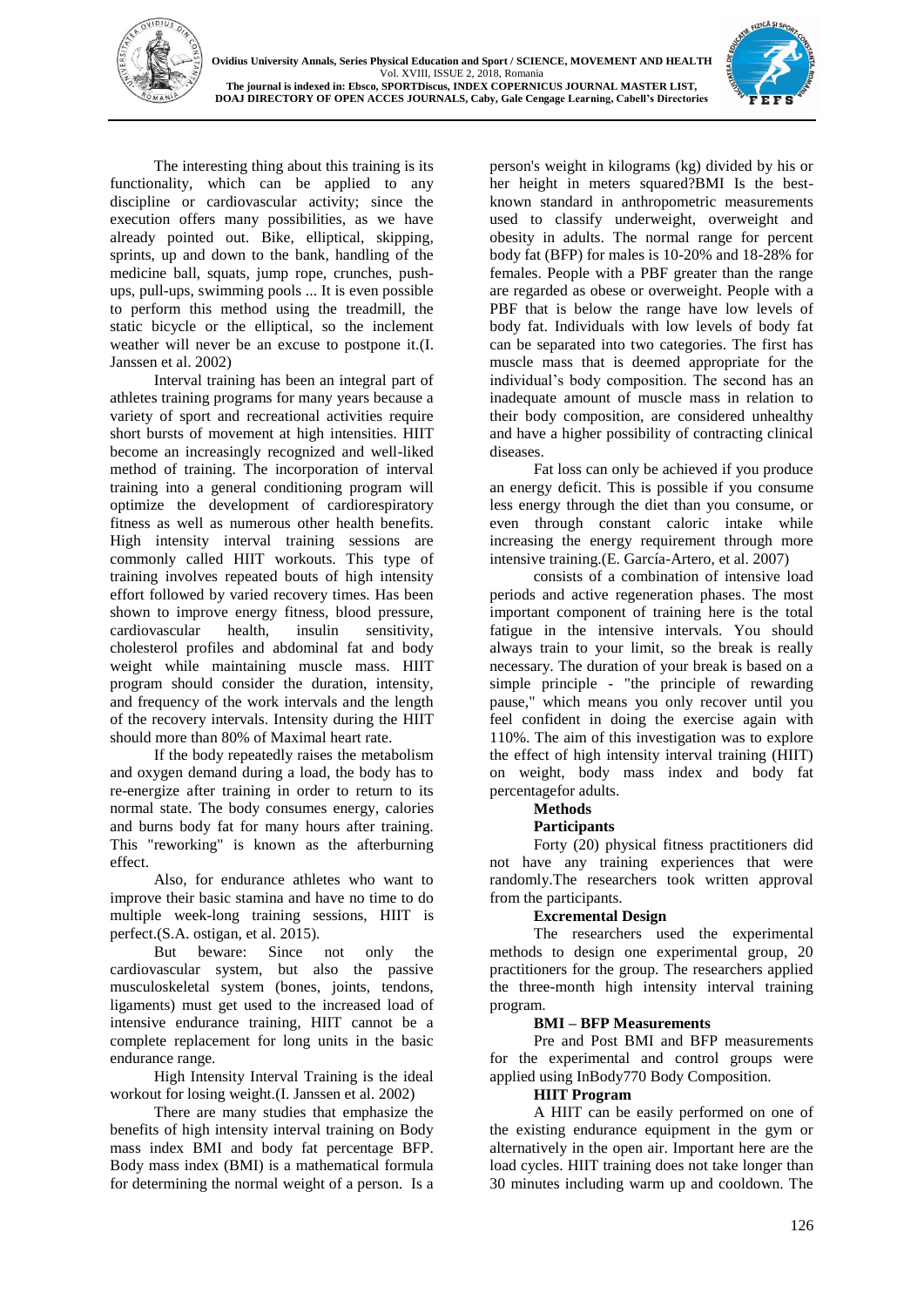



procedure varies, depending on the training goal. You go for a certain period of time to the load limit, about 15-45 seconds. Then three times the duration of the stress phase.

The training starts with a short warm-up phase to warm the muscles and prepare the body for the following exercise.

Warm-up: 5 - 10 minutes

Loading phase: For 30 - 60 seconds - load at the load limit

Recovery phase: This is followed by an active break for about two to three times the duration of the previous exercise with moderate exercise intensity. Then the next load phase starts. The length of recovery is based on the principle of "rewarding break". The break is over when the body is ready for the previous exercise.

Total Duration: The aim of the HIIT is to create as many intervals as possible in a total of 15 - 40 minutes.

**Results** 

Table 1. Description of the research Participants

 $\begin{array}{c|c}\n\text{Age} & 20\n\end{array}$ 

Search experiment applied for two months. Because the participants did not have any training experience, they were trained to preparation period of cardio respiratory fitness and muscular endurance for one month with moderate intensity. The HIIT program was applied after the first month and table 2 shows the program characteristic.

## **Statistical analysis**

All statistical analyses were calculated by the SPSS statistical package. The results are reported as means and standard deviations (SD). Differences between pre and posttests were reported as mean difference  $\pm 95\%$  confidence intervals (meandiff  $\pm$  95% CI). Student's t-test for paired samples was used to determine the differences in parameters. The  $p<0.05$  was considered as statistically significant.

|  | Table 2. HIIT program characteristic |  |
|--|--------------------------------------|--|

| $\sim$ 2. This program emailed construct |                                 |           |                  |               |               |  |  |
|------------------------------------------|---------------------------------|-----------|------------------|---------------|---------------|--|--|
| Months                                   | Frequency                       | Intensity | Session          | Work Ratio to | Equipment     |  |  |
|                                          | days per week                   | HR $%$    | Time             | Rest          |               |  |  |
|                                          | Treadmill                       |           |                  |               |               |  |  |
| First                                    |                                 | 50:70     | $45 \text{ min}$ | 1:1           | Spinning      |  |  |
|                                          | Free-weights<br>Weight-machines |           |                  |               |               |  |  |
| Second                                   |                                 | 80:90     | $30 \text{ min}$ | 1:1           | Kettlebell    |  |  |
| Third                                    | 2                               | 90:100    | 30 min           | 1:1           | Medicine ball |  |  |

Length  $\pm 174.00$  7.152

N Mean Std. Deviation

 $\pm 27.90$  4.376

The results showed statistically significant differences between the pre-and post-test for weight,BMI and

BFP.

Table 3. Paired Samples Statistics

| Variables            |      | Mean  | <b>Std. Deviation</b> | T      | Sig. (2 tailed) |      |
|----------------------|------|-------|-----------------------|--------|-----------------|------|
| Pair 1<br>Weight     |      | Pre   | 94.60                 | 9.489  |                 |      |
|                      | Post | 82.35 | 9.466                 | 15.893 | .000            |      |
| Pair 2<br>BMI        |      | Pre   | 31.35                 | 2.796  | 9.040           | .000 |
|                      |      | Post  | 26.70                 | 2.105  |                 |      |
| Pair 3<br><b>BFP</b> |      | Pre   | 32.55                 | 4.718  | 15.340          | .000 |
|                      |      | Post  | 25.40                 | 4.430  |                 |      |

 $P < 0.05$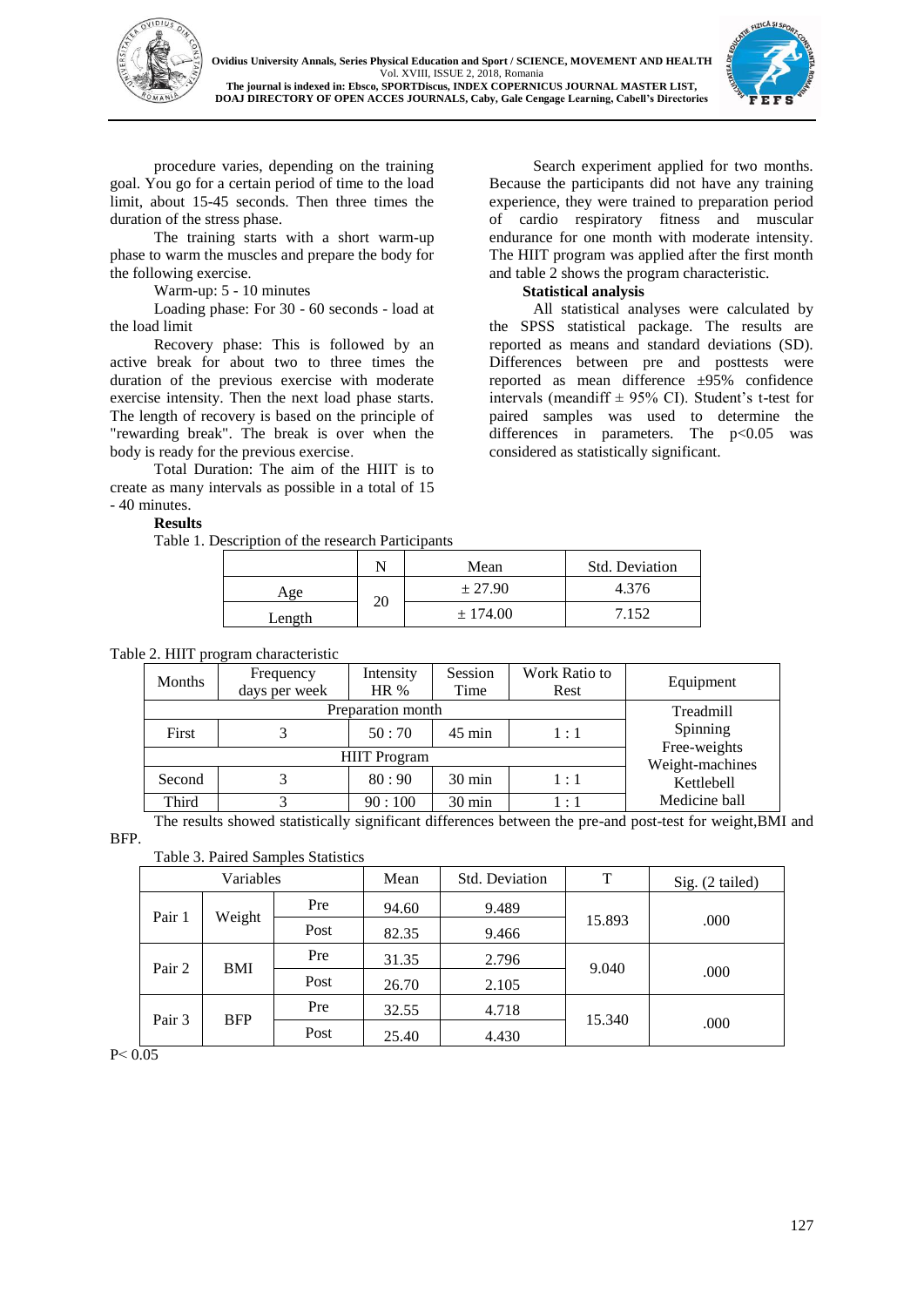

**Ovidius University Annals, Series Physical Education and Sport / SCIENCE, MOVEMENT AND HEALTH** Vol. XVIII, ISSUE 2, 2018, Romania **The journal is indexed in: Ebsco, SPORTDiscus, INDEX COPERNICUS JOURNAL MASTER LIST, DOAJ DIRECTORY OF OPEN ACCES JOURNALS, Caby, Gale Cengage Learning, Cabell's Directories**





Figure 1. The differences between pre and post-test in mean weight  $n = 20$ 



Figure 2. The differences between pre and post-test in mean Body Mass Index  $n = 20$ 



Figure 3. The differences between pre and post-test in Body Fat Percentage Index  $n = 20$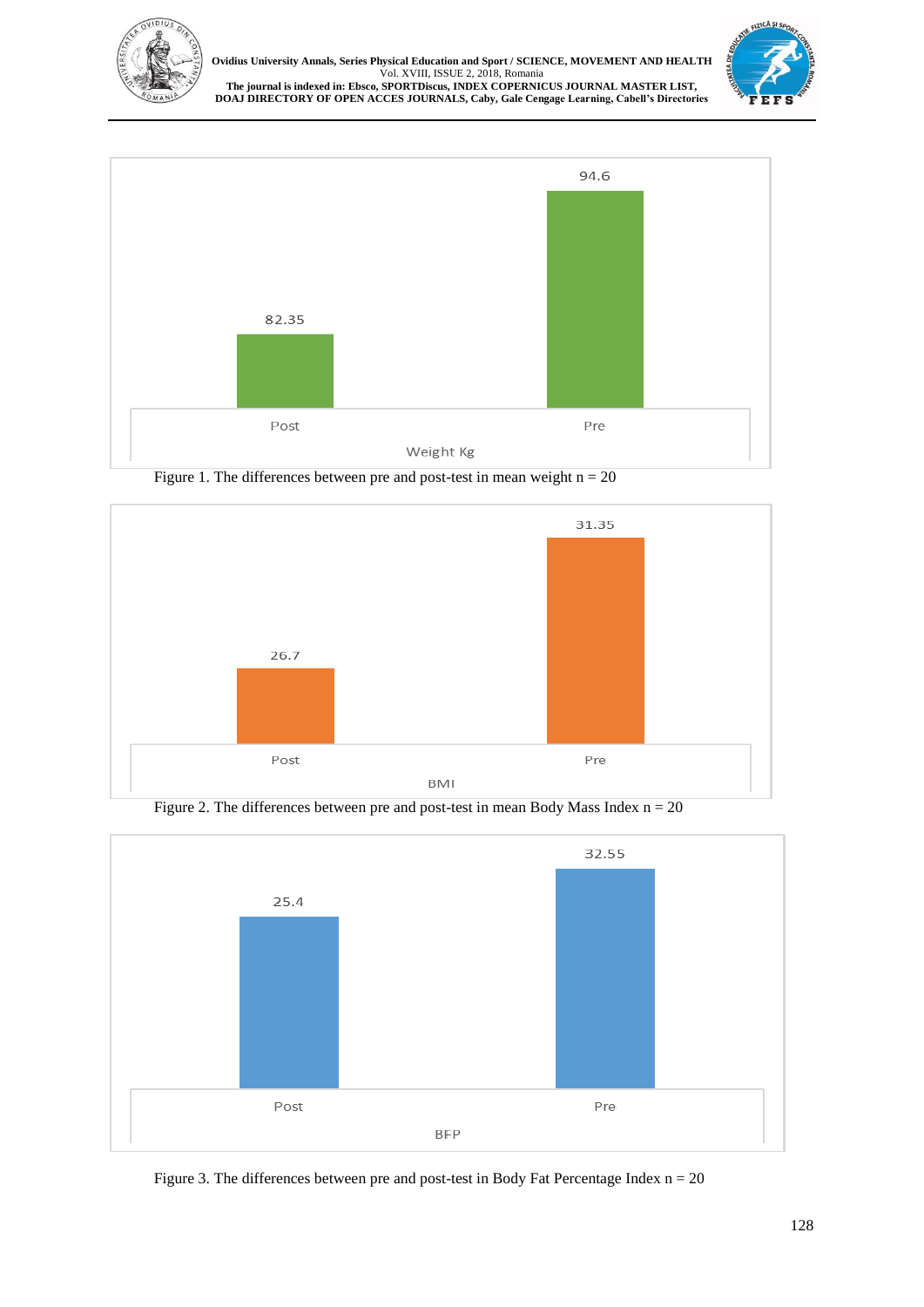



## **Discussion**

The results of the experiment applied to the random sample indicate the importance of high intensity training on the body mass index and the fat percentage for the fitness customers who are overweight. Those results are consistent with (Abbie AE. Smith-Ryan, 2017; D. Søgaardet al. 2018; C. Lukas et al. 2018; I. Janssen et al. 2002; E. García-Artero, et al. 2007; KADias, et al. 2017) (Lukas Cipryan, et al.) (Ian Janssen, et al.) (A. García-Hermoso, et al.) (K. A. Dias et al).

In 2011, the American College of Sports, an organization that also ensured that two weeks of HIIT equals between six and eight of resistance training.

Recent studies show that HIIT is far superior to classic muscle training with larger training scopes and multiple sets of exercises for body fat reduction.

The short interplay of 30-60 seconds of full throttle and at least 90 seconds of active recovery shortens the total duration of the training time to 15 to 20 minutes. The HIIT is therefore particularly suitable for those who have little time for long training sessions in the gym or jogging in the park. Including the warm-up phase and cool down, it is sufficient to carry out the high-intensity interval training two to three times a week.(I. Janssen et al. 2002)

Through the interplay of intense stressful and active recovery phases, the body is pushed to its limits. For this he needs above average oxygen and the metabolism is boosted. Due to the high intensity phases, the maximum oxygen uptake capacity increases. This leads to improved processing of oxygen under load. Compared to 30- to 60-minute steady-state training with consistent intensity, highintensity interval training improves endurance three to four times faster.(C. Lukas et al. 2018)

Scientific studies show that HIIT maximizes fat burning despite the 15-30-minute time it takes. The release of hormones such as epinephrine and norepinephrine, which is increased by exercise, also promotes fat burning. In particular, subcutaneous adipose tissue (abdominal fat) is significantly degraded. The reason for this is the particularly high number of receptors for adrenaline in the abdominal fat tissue. (D. Søgaard D, et al. 2018).

If the metabolism is in full swing, it increases the hormone level. Specifically, the production of growth hormones such as epinephrine, norepinephrine and dopamine promote muscle growth and muscle maintenance while fat is constantly being broken down. Due to the shortterm and extreme stress the muscle fibers are claimed, which are increasingly responsible for the development of muscle.

HIIT training is a mixture of extreme stress phases and relaxation phases. In the stress phases, it is about maximizing your pulse and getting everything out of yourself that you can. The stress phases are usually about 15 - 40 seconds long (depending on the level of training) and the relief phases about 60 to 90 seconds, (about three times as long as the stress phase) when you perform HIIT training on endurance equipment.(AE. Smith-Ryan, 2017).

When it comes to fat loss, HIIT is a highly effective, time-efficient way to push the afterburning effect, ensuring long-lasting fat loss after your workout. Compared to other training methods, you burn not only the most calories but also the most fat in HII training. Why? After other training sessions, your metabolism goes down quickly - not with the HIIT. International studies show that in HII training your metabolism is in full swing and you not only burn calories during your workouts but also up to 48 hours later.(A. Camacho-Cardenosa, et al. 2016).

### **Conclusion**

In conclusion, we have demonstrated that HIIT conveys benefits to weight loss may be superior to the effect of traditional continuous training. HIIT may therefore be suitable as an alternative to continuous exercise training in the promotion of health and weight loss, more research is needed to determine both behavioral responses and clinical benefits over the longer term.

### **Acknowledgments**

Thank you to all of subjects who participated in this study.

### **References**

- Buchan, D. S., Ollis, S., Young, J. D., Cooper, S.-M., Shield, J. P. H., & Baker, J. S., 2013, High intensity interval running enhances measures of physical fitness but not metabolic measures of cardiovascular disease risk in healthy adolescents. BMC Public Health, 13 (1), 498.
- Camacho-Cardenosa, A., Brazo-Sayavera, J., Camacho-Cardenosa, M., Marcos-Serrano, M., Timón,R., &Olcina, G., 2016, Effects of High Intensity Interval Training on Fat Mass Parameters in Adolescents. Revista Espanola de Salud Publica, 90, e1–e9.
- Dias KA, Ingul CB, Tjønna AE, Keating SE, Gomersall SR, Follestad T, Hosseini MS, Hollekim-Strand SM, Ro TB, Haram M, Huuse EM, Davies PSW, Cain PA, Leong GM, Coombes JS, 2017, Effect of High-Intensity Interval Training on Fitness, Fat Mass and Cardiometabolic